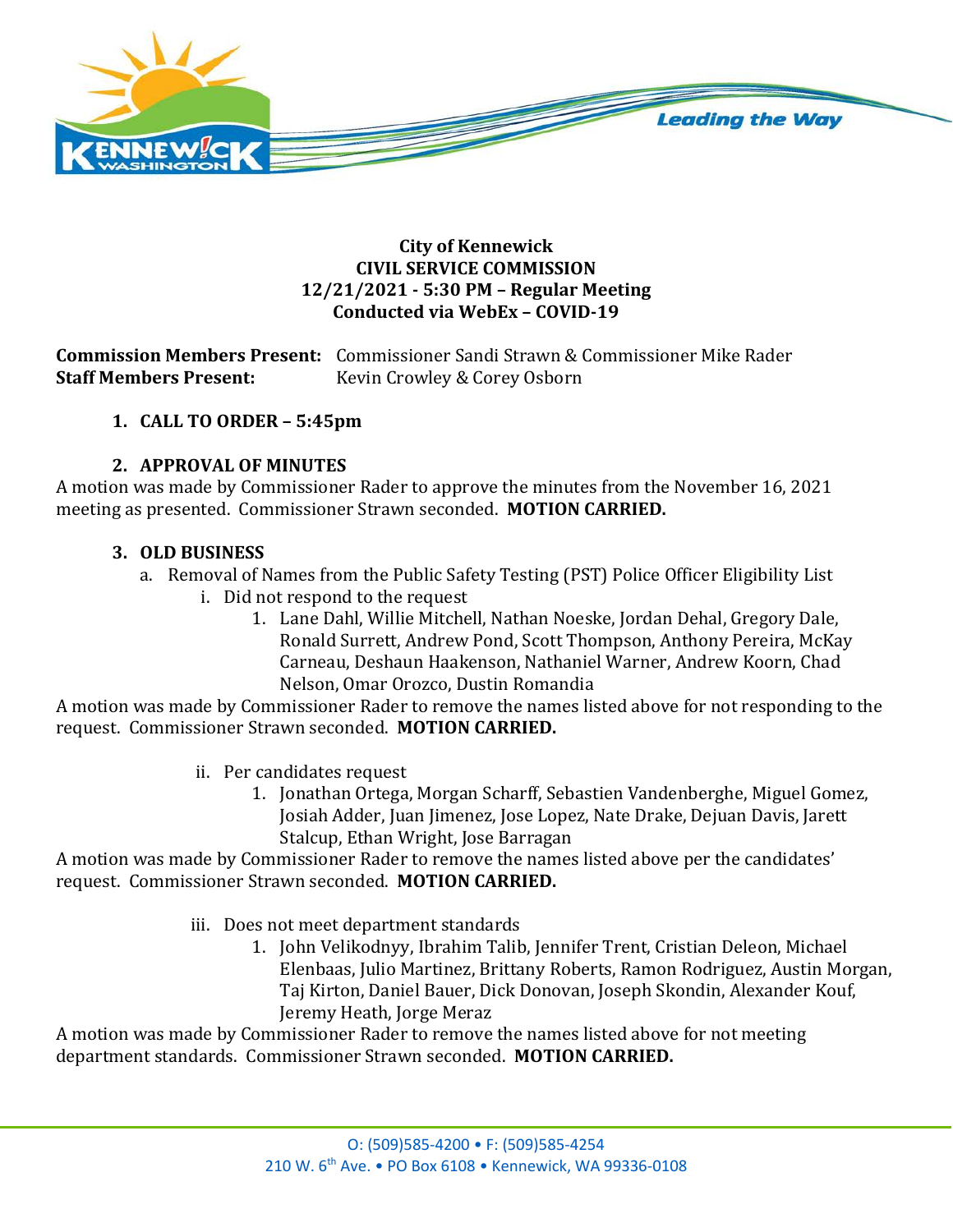

iv. Hired

# 1. Alexander Holden & Kyler Clary

A motion was made by Commissioner Rader to remove the names listed above due to being hired. Commissioner Strawn seconded. **MOTION CARRIED.**

b. Approval of the Public Safety Testing (PST) Police Officer Eligibility List A motion was made by Commissioner Rader to approve the eligibility list as presented. Commissioner Strawn seconded. **MOTION CARRIED.**

- c. Removal of Names from the National Testing Network (NTN) Police Officer Eligibility List
	- i. Did not respond to the request

1. Matthew Myers

A motion was made by Commissioner Rader to remove the names listed above for not responding to the request. Commissioner Strawn seconded. **MOTION CARRIED.**

- ii. Per candidate request
	- 1. Juan Jimenez

A motion was made by Commissioner Rader to remove the names listed above per the candidates' request. Commissioner Strawn seconded. **MOTION CARRIED.**

d. Approval of the National Testing Network (NTN) Police Officer Eligibility List A motion was made by Commissioner Rader to approve the eligibility list as presented. Commissioner Strawn seconded. **MOTION CARRIED.**

- e. Removal of Names from the In-State Lateral Police Officer Eligibility List
	- i. Hired
		- 1. Joseph Pursley

A motion was made by Commissioner Rader to remove the name listed above due to being hired. Commissioner Strawn seconded. **MOTION CARRIED.**

f. Approval of the In-State Lateral Police Officer Eligibility List

A motion was made by Commissioner Rader to approve the eligibility list as presented. Commissioner Strawn seconded. **MOTION CARRIED.**

- 2. Removal of Names from the Firefighter/EMT Eligibility List
	- i. Did not respond to the request
		- 1. Brittany Adkison, Austin Makowski, Carson Fulmer, Christopher Soares, Ross Fahlen, Spencer Hart, Nikolas Trochalakis, Taylor Mills, Garrett Munter, Keegan Neilson, Robert Rogalsky, Alexander Locke, Brandon Humberstone, Gregory Haas, Liam Shelly, Sam Stevens, Mason Timm, Graysen Foust, Michael Richardson, Jeremiah McNeal, Anthony Aceto, Connor McNaught,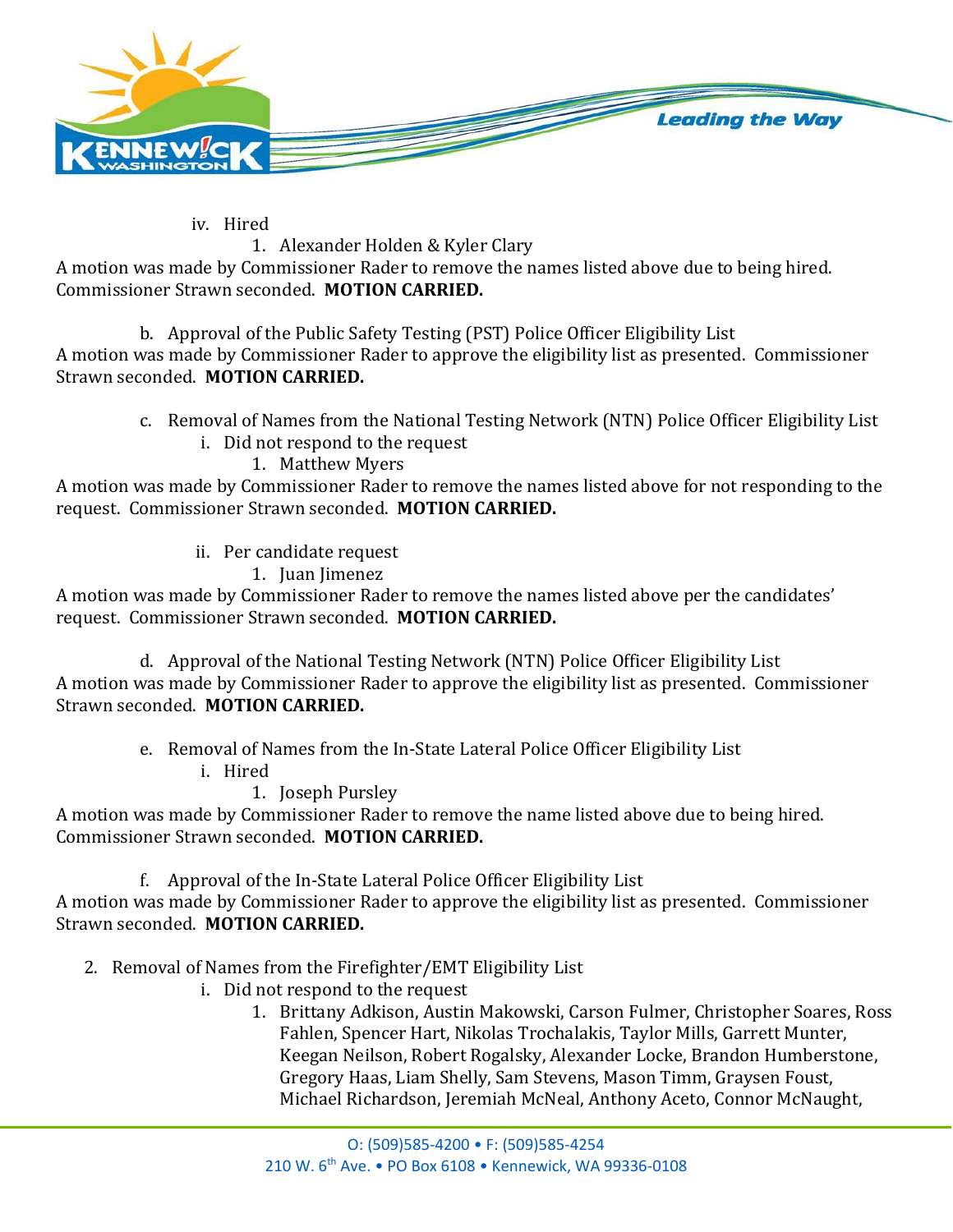

James McNally, Hayden Gresli, Matthew Hanson, Joanna Leete, Joseph Diponio, Daniel Hovelsrud, Stephanie Salgado, Patrick Siler, Chultemsuren Enkhtur, Keiton Swem, Erin Beezhold, Elissa Vreugdenhil, Ryan White, Benjamin Kloes, Tim Amadeo, Joseph Navarro, Julia Sargeant, Gabriel Duus, Michael Lundy, Alex Avramenko, Justin Hanscom, Brandon Johnson, Justin Averre, Bryce Hallam, Grant Scarlett, Henry Park, Katie Ness, Alexander Tyska, Kyle Corda, John Dye, Brandon Lattin, Joseph McCarthy, Tristan Williams, Travis Paynter, Jake Mudrick, Ryan Dahl, Kristi Edmonds, Dylan Witzel

A motion was made by Commissioner Rader to remove the names listed above for not responding to the request. Commissioner Strawn seconded. **MOTION CARRIED.**

ii. Per candidates request

1. Michael Fox-Ramey, Markus Brookhyser, Ryan Lewis

A motion was made by Commissioner Rader to remove the names listed above per the candidates' request. Commissioner Strawn seconded. **MOTION CARRIED.**

iii. Does not meet department standards

1. Cory Erickson, Dustin Jensen, Jacob Eckmann, Joel Murillo Jr., Mason Jones A motion was made by Commissioner Rader to remove the names listed above for not meeting department standards. Commissioner Strawn seconded. **MOTION CARRIED.**

iv. Hired

1. Garrett Riley & Jeremy Marceau

A motion was made by Commissioner Rader to remove the names listed above due to being hired. Commissioner Strawn seconded. **MOTION CARRIED.**

h. Approval of the Firefighter/EMT Eligibility List

A motion was made by Commissioner Rader to approve the eligibility list as presented. Commissioner Strawn seconded. **MOTION CARRIED.**

i. Approval of the Firefighter/PM Eligibility List

A motion was made by Commissioner Rader to approve the eligibility list as presented. Commissioner Strawn seconded. **MOTION CARRIED.**

- j. Removal of Names from the Police Support Specialist Eligibility List
	- a. Per candidate request
		- i. Kaylene Walter

A motion was made by Commissioner Rader to remove the names listed above per the candidates' request. Commissioner Strawn seconded. **MOTION CARRIED.**